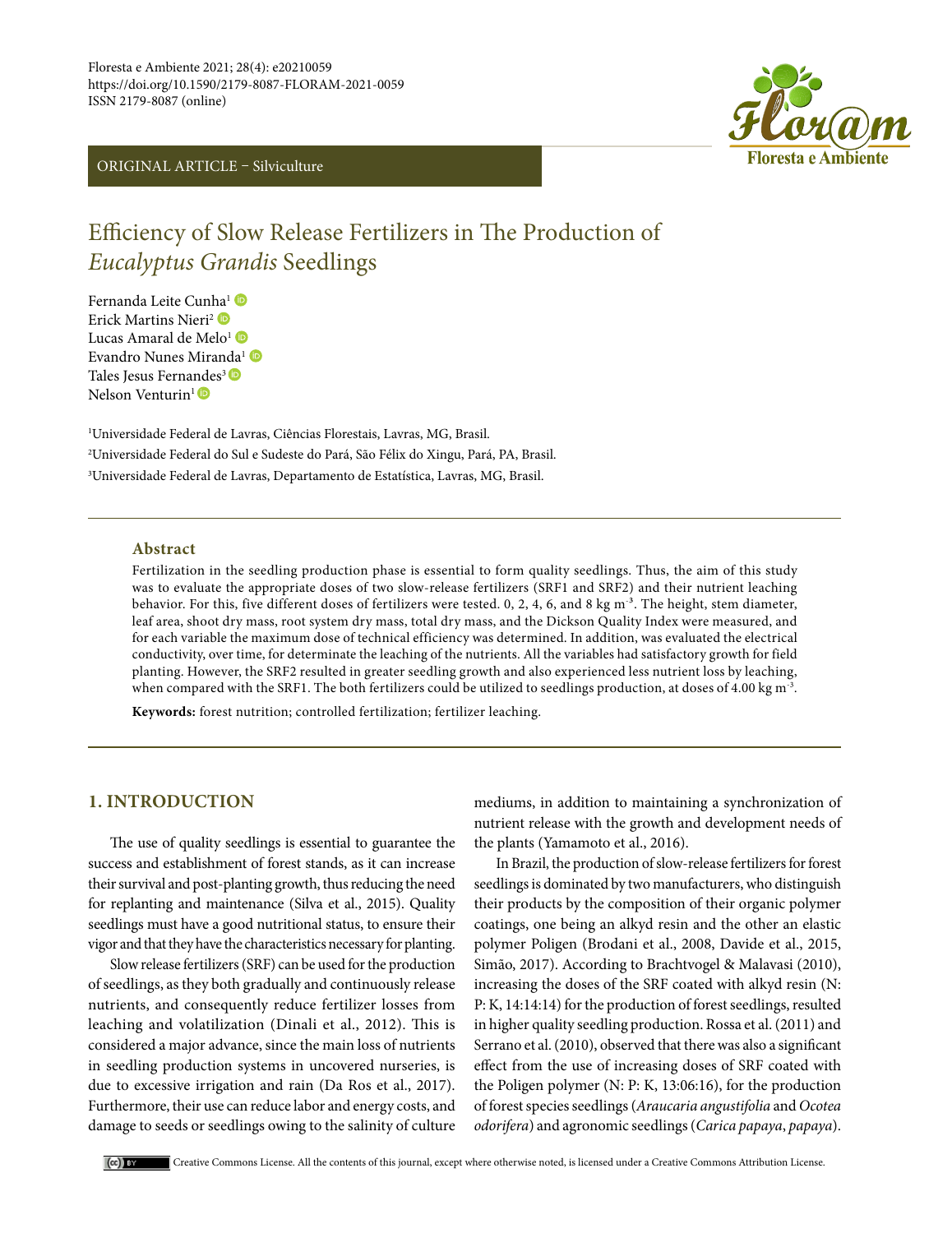Due to the possible advantages of using slow-release fertilizers, there have been numerous investigations that have aimed to improve and develop the technology behind them. These investigations, with their objective being to obtain formulations that meet the nutritional demands of several species, have resulted in the more efficient release of nutrients and lower production costs (Chawakitchareon et al., 2016; Chen et al., 2018). New technologies for slowrelease fertilizers include those for their encapsulation with elemental sulfur, coating them with non-water-soluble organic polymers, and formulations that are compatible with the production of seedlings.

Despite efforts to produce different types of SRF, the loss of nutrients in the percolated water from tubes, is a seedling production parameter in automated irrigation systems that has not been widely examined (Da Ros et al., 2017). The aim of this investigation was to evaluate the quality of seedling production, when using slow release fertilizers, in order to: a) evaluate the appropriate doses for SRF encapsulated with elemental sulfur and coated with non-water-soluble organic polymers, in comparison to SRF coated with alkyd resin organic polymers, which commonly used to produce forest seedlings; and b) to evaluate the loss of the fertilizers over time via leaching, during the production of *Eucalyptus grandis* seedlings.

### **2. MATERIALS AND METHODS**

The experiments were installed and conducted in the forest nursery in the southern region of Minas Gerais, Brazil (21°13'14.033"S and 44°58'0.232"O). The regions' climate was classified according to Köppen's proposal, as Cwb which indicates a dry winter subtropical highland climate with mild summers (Alvares et al., 2013).

The seedlings were produced from April to October, in 2019, with an average temperature of 28.31 ºC, an average monthly minimum rainfall of 8.6 mm, and a maximum monthly rainfall of 190.2 mm. Seeds were collected from a stand of *Eucalyptus grandis* in the south of Minas Gerais, and were sown in tubes that were 55 cm<sup>3</sup>. The seedlings remained in the shade house for 50 days, with 50 % irradiance, and micro-sprinkler irrigation three times a day for five minutes each, at a flow rate of 140 L  $h^{-1}$ . They were then transferred to full sun for rusting where they were irrigated four times a day for five minutes each, at a flow rate of 95 L  $h^{-1}$ .

The treatments consisted of two types of slow-release fertilizers. SRF1 is characterized as being encapsulated with elemental sulfur and coated with non-water-soluble organic

polymers. This fertilizer releases nutrients from four to six months after application, and has a formulation of 10 % N, 15 %  $P_2O_5$ , 20 % K<sub>2</sub>O, 8.64 % S, 0.39 % B, 0.39 % Cu, and 0.39 % Zn. SRF2 is characterized as being coated with an organic polymer, composed of alkyd resin, and is commonly used to produce forest seedlings. The release time of nutrients is four to six months, after application, and it has a formulation of 15 % N, 9 %  $P_2O_5$ , 12 % K<sub>2</sub>O, 1.3 % Mg, 5.9 % S, 0.46 % Fe, 0.05 % Cu, 0.05 % Mn, and 0.02 % Mo.

The substrate used as the base was 50 % commercial Substrate Maxfertil (pine bark, ash, vermiculite, sawdust, and bio-stabilizers), 25 % carbonized rice husk, and 25 % coconut fiber. To homogenize the tested doses to the base substrate, a concrete mixer was used for five minutes.

To answer the objectives of the investigations, it was necessary to conduct two separate experiments. The first experiment evaluated the quality and ideal doses of the SRF1 and SRF2 fertilizers. The experiment was arranged in a 2  $\times$  5 factorial scheme (two types of SRF for five doses), in a completely randomized design (DIC), with four replications, with the plot consisting of 20 seedlings. The slow release fertilizers used were SRF1 and SRF2, at doses of 0, 2, 4, 6, and  $8 \text{ kg dm}^{-3}$ .

After 180 days, the height (H) and stem diameter (SD) of the 12 central seedlings of each plot were measured. The heights were measured with the aid of a ruler in cm, from the level of the substrate to the apical bud. The DC was measured at the substrate level using digital calipers with a precision of 0.01 m.

Shoot dry mass (SDM), root system dry mass (RSDM), and total dry mass (TDM) were also evaluated at 180 days. For these evaluations, five seedlings were used per plot, and the material was dried in an oven with forced air circulation, at 75 ºC, for 72 hours.

Using the data for the analyzed variables, the morphological indices, i.e., the Robustness Index (H / SD) and Dickson's Quality Index (DQI) (Dickson et al., 1960), were calculated. The DQI was as follows (Equation 1):

$$
DQI = \frac{TDM}{\frac{H}{SD} + \frac{SDM}{RSDM}}
$$
 (1)

where,  $TDM =$  total dry mass;  $H =$  height;  $SD =$  stem diameter; SDM = shoot dry mass; and RSDM = root system dry mas.

Leaf area (LA) was measured after 180 days, using the leaves from four seedlings within each plot assessed. The leaves for each plot were fixed on a white sheet of A4 paper, next to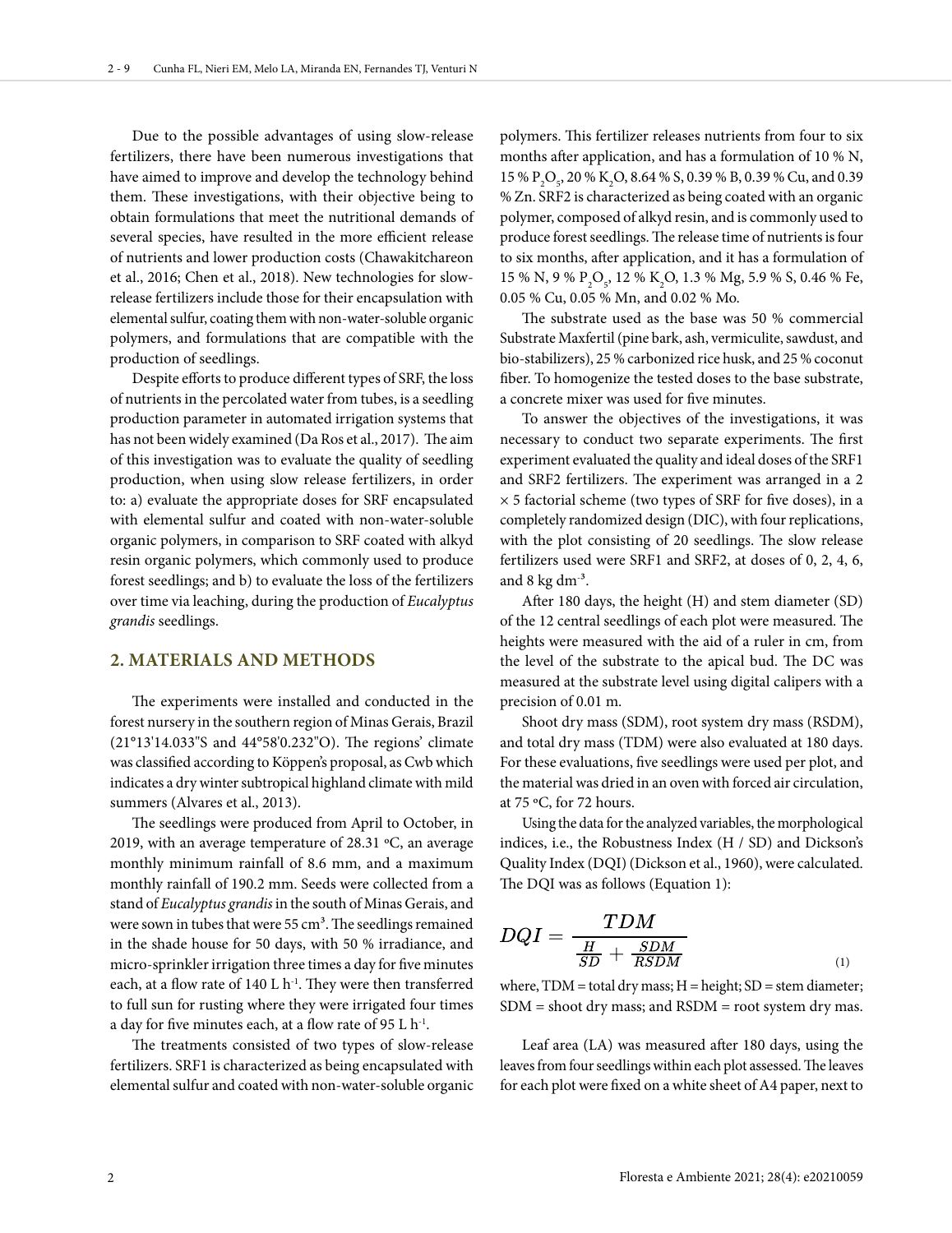a mm ruler. Images were captured with the aid of a digital camera, at a height of 0.5 m. The leaf areas were measured from the digital images, using the public domain software ImageJ (Powerful Image Analysis). ImageJ® software captures the leaf images by means of contrasting colors, as the leaves were a dark color on a contrasting light colored background. To calculate the leaf area the ruler in the images was used as a scale'e calculation of the real leaf area, the comparison with a real scale present (Jadoski et al., 2012).

The collected data obtained were submitted to the analysis of normality of errors by the Shapiro-Wilk test with a 5% probability of error. When checking for normality, an analysis of variance (ANOVA) were performed, and once the significant difference were verified, a media comparison were performed using the Tukey test at a 5% probability of error for the two fertilizers used, and regression was performed, of media at the level of 5% probability of error, for the doses used, through the SISVAR software (Ferreire, 2014).

The maximum dose of technical efficiency (MDTE) was calculated for the variables when the F test, at 5 % probability of error, determined that there was a significant difference. Linear regression analysis of the variables was performed as a function of the fertilizer doses tested, considering the significance of the coefficients, at a 5 % probability of error, and the determination coefficient  $(R^2)$ . The MDET, of the variables of interest, corresponded to the first derivative of the adjusted equations equaled to zero. When the calculated value exceeded the maximum tested dose, the MDTE considered was 8 kg m $^{\text{-3}}$ .

The second experiment was established to assess the leaching of SRF1 and SRF2. For this, an experimental design with a  $2 \times 5$  factorial scheme (two types of SRF and five doses of SRF), arranged in a completely randomized design (DIC), with four replications, and plots subdivided over time was used (Steel & Torrie, 1980).

To quantify the leaching of the fertilizers, the electrical conductivity (EC) of the water solution that percolated over the substrate and was stored in containers that included the tube, was determined. The containers were polyethylene bags, with dimensions of  $20 \times 5 \times 0.5$  cm, and they were fixed to four seedlings per plot to store the percolated solution. After each evaluation, the solutions in the containers were discarded. Measurements were made every seven days, for 100 days during seedling production, at which time there were no significant variations in the electrical conductivity averages.

The collected data were tabulated and analyzed using ANOVA, and once the significant differences were verified,

data regression analysis was performed. In order to observe the leaching behavior, a non-linear Henderson model with two parameters was used (Equation 2) (Henderson & Pabis 1961), to represent the electrical conductivity (EC) as a function of time in days (Equation 2). Thus, the model was applied to the representative sample without SRF interference (dose of 0 kg m-³), and for the different fertilizer doses applied in the test  $(0, 2, 4, 6, \text{ and } 8 \text{ kg dm}^3)$ .

$$
\text{EC} = \theta_0 \exp(-\theta_1 \texttt{t}_1) + \varepsilon_j \qquad \qquad {}_{\scriptscriptstyle (2)}
$$

where:  $\theta_i$  is the estimated parameters;  $t_i$  is the independent variable days;  $\varepsilon$ <sub>i</sub> is the random error.

The coefficient of determination  $(R^2)$  and the square root of the mean square error (SRMSE) (Equation 3) were used to verify the accuracy of the adjustments.

$$
SRMSE = \sqrt{\frac{1}{n} \frac{\left(\widehat{Y_I} - Y_I\right)^2}{n}}
$$
\n<sup>(3)</sup>

where, SRMSE is the square root of the mean square error; n is the number of configurations;  $y_t$  is the mean; and is the estimated average.

### **3. RESULTS**

The variables H, LA, SDM, RSDM, TDM, and DQI showed a significant interaction between the types of fertilizers and the doses applied. For these variables, it was observed that the growth of the seedlings fertilized with SRF2 was higher than for those fertilized with SRF1, Figure 1.

The maximum technical doses found for SRF1 and SRF2 were 7.20 and 6.02 kg m<sup>-3</sup> for H, 5.15 and 8 kg m<sup>-3</sup> for LA, 8.00 and 8.00 kg m<sup>-3</sup> for RDM, 7.55 and 6.20 kg m-<sup>3</sup> for SRDM, 8.00 and 8.00 kg m- ³ for TDM, and 8.00 and 7.81 kg m- ³ for the DQI, respectively.

The stem diameter and robustness index (H/SD) (Figure 2) showed significant differences between the fertilizer doses, with MDTEs of 6.67 and 5.85 mm, respectively. The SRF assessments for each fertilizer showed that for the robustness index, there was no significant difference, and the average difference was 9.47 for both fertilizers. As for the diameter of the collection, the SRF2 (2.50 mm) resulted in greater growth than the SRF1 (2.07 mm).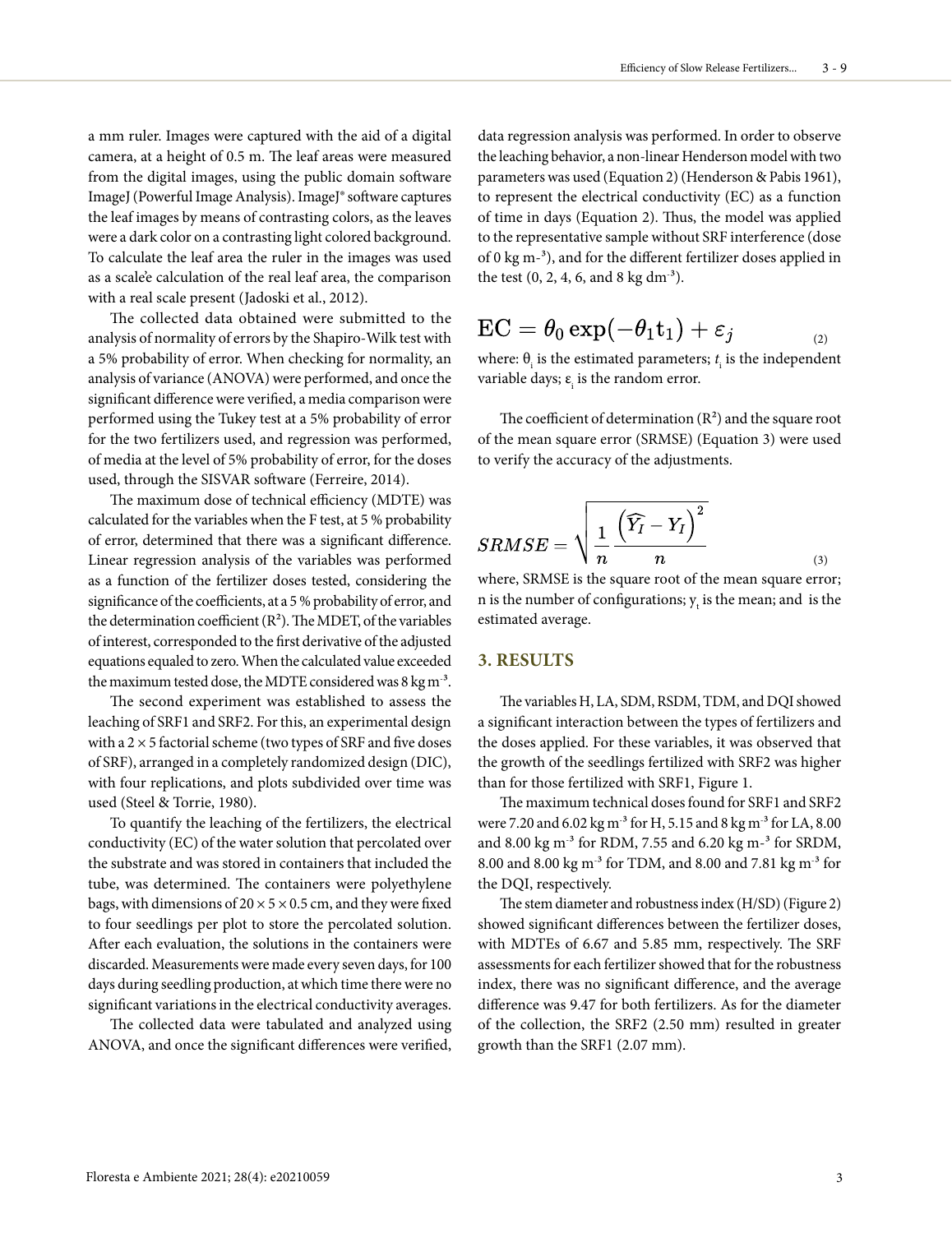

**Figure 1.** Effects of the fertilizers SRF1 (encapsulated with elemental sulfur and coated with non-water-soluble organic polymers) and SRF2 (coated with organic alkyd resins) doses on the seedling growth and maximum dose technical efficiency (MDTE), for the A: height (H), B: leaf area (AF), C: shoot dry matter (SDM), D: root system dry matter (RSDM), E: total dry matter (TDM), and F: Dickson Quality Index (DQI), in the seedlings of *Eucalyptus grandis*, after 180 days.



Figure 2. Average effect of the slow realize fertilizer (SRF) doses and their respective maximum technical efficiency doses (MDTE), on the A: stem diameter (SD), and B: robustness index (H/SD) variables, for different doses of SRF1 (encapsulated with elemental sulfur and coated with non-watersoluble organic polymers) and SRF2 (coated with organic alkyd resins), in seedlings of *Eucalyptus grandis*, after 180 days.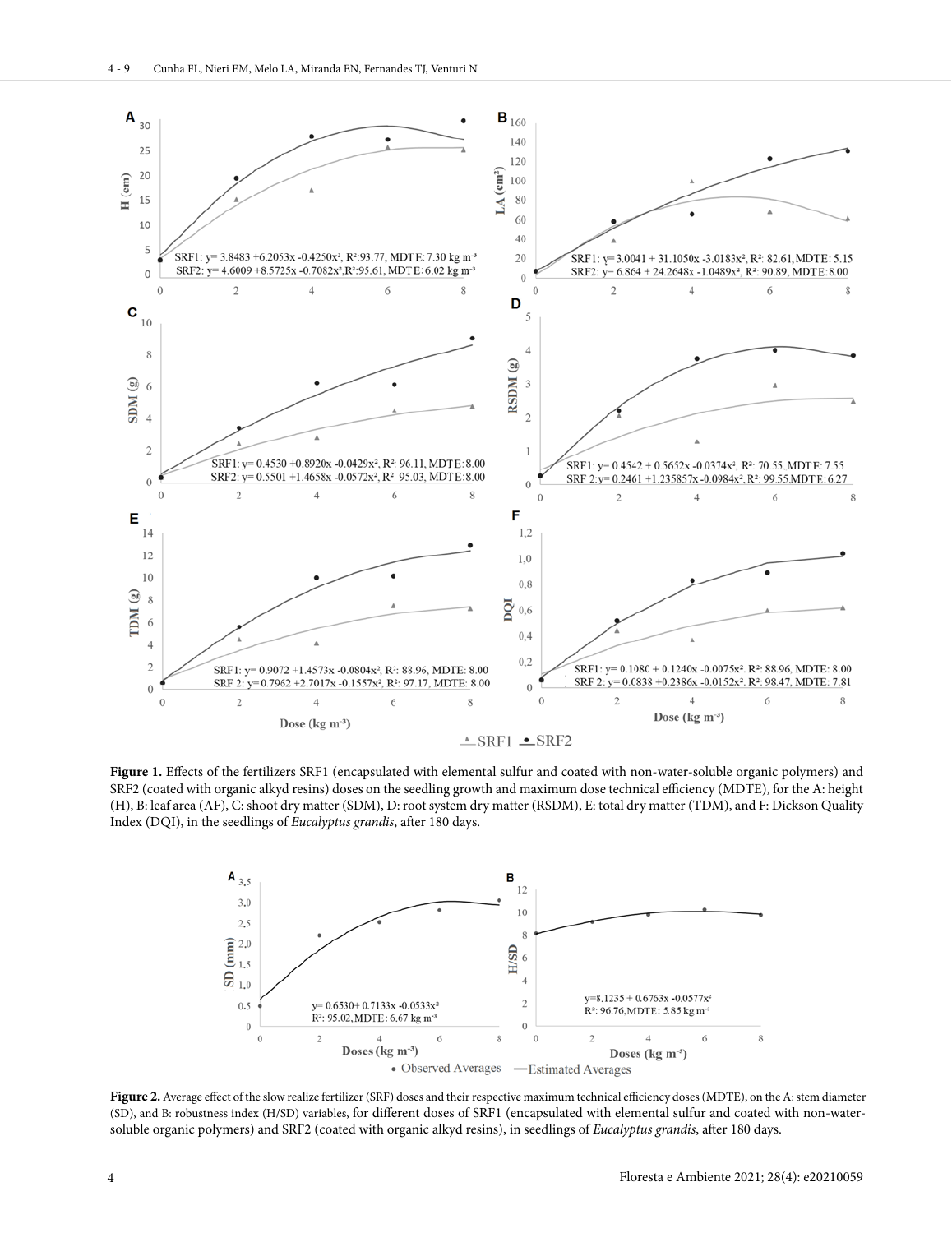The parameters used for the adjustment of the electrical conductivity,  $R^2$ , and SRMSE, are shown in table 1. The different doses of each fertilizer, the best adjustment obtained was 0 kg  $m<sup>-3</sup>$ , since this obtained high  $R<sup>2</sup>$  of 79%, and low SRMSE of  $0.0006$  S cm<sup>-1</sup>. In general, the adjustment of the doses for both fertilizers was satisfactory, except for the 8 kg  $m<sup>3</sup>$  dose, as it obtained an R² of less than 60 %.

Figure 3 shows the results of the electrical conductivity for SRF1 and SRF2 over time. The results show that for both fertilizers and for all doses, an inverted jet behavior was obtained, that is, during the irrigation days, there was a reduction in the average electrical conductivity in the collected solutions. SRF1 showed a greater loss of fertilizer compared to SRF2, with an average electrical conductivity that was 46 % higher. The dose with the highest electrical conductivity was  $8 \text{ kg m}$ <sup>-3</sup>, with  $1.8 \text{ S}$  $cm<sup>-1</sup>$  for SRF1 and 1.3 S  $cm<sup>-1</sup>$  for SRF2. The dose with the lowest electrical conductivity was  $0 \text{ kg m}^{-3}$ . After 60 days, the averages EC`s obtained for the variable, for both fertilizers, were similar.

**Table 1.** Estimated parameters, for Henderson's nonlinear model, (θ1 and θ2), their determination coefficients (R²), and the square roots of the mean square error (SRMSE).

| <b>Fertilizers</b> | Dose           |          | $\theta$ | $R^2$ (%) | RMSE $(S \text{ cm}^{-1})$ |
|--------------------|----------------|----------|----------|-----------|----------------------------|
| SR F1              | $\mathbf{0}$   | $0.076*$ | $0.011*$ | 79.70     | 0.006                      |
|                    | 2              | $0.876*$ | $0.038*$ | 62.00     | 0.231                      |
|                    | $\overline{4}$ | $3.082*$ | $0.037*$ | 64.40     | 0.160                      |
|                    | 6              | $1.177*$ | $0.029*$ | 75.50     | 0.292                      |
|                    | 8              | $1.112*$ | $0.020*$ | 69.30     | 0.242                      |
| SRF <sub>2</sub>   | $\mathbf{0}$   | $0.076*$ | $0.011*$ | 79.70     | 0.006                      |
|                    | $\mathfrak{D}$ | $1.410*$ | $0.030*$ | 88.00     | 0.065                      |
|                    | $\overline{4}$ | $1.037*$ | $0.028*$ | 76.20     | 0.350                      |
|                    | 6              | $2.641*$ | $0.028*$ | 75.80     | 0.132                      |
|                    | 8              | $1.886*$ | $0.029*$ | 48.00     | 0.210                      |

Where:  $\theta_{\text{i}}$  indicates the estimated parameters; R $^2$  is the determination coefficient; SRMSE is the mean quadratic standard error. \* indicates significance at a 5 % probability level of error.



**Figure 3.** Leaching of SRF1 (A) and SRF2 (B) fertilizers by means of electrical conduction, during the first 100 days of production of *Eucalyptus grandis* seedlings*.*

# **4. DISCUSSION**

When reviewing the results of this investigation, it was noted that the lowest amounts of growth occurred for the treatments without fertilization, for all variables. 'This confirms that, like the findings of Marschner (2012), Rossa et al. (2015), and Muniz et al. (2013), nutritional complementation is necessary for the good development of seedlings in tubes, regardless of the substrate.

Height is one of the oldest parameters to assess the quality of seedling formation, as it is easy to measure (Navroski et al., 2016). According to the MDTE, the ideal doses for SRF1 and SRF2 were 7.30 and 6.02 km m<sup>-3</sup>, respectively. However, the averages found for eucalyptus from doses of 4 kg m-3 were adequate for planting, for both fertilizers, according to Wendling & Dutra (2010), that recomendated a minimum heigth of 15 cm for eucalyptus seedling, for planting in field. Similar results were also found for Navorski et al. (2016) and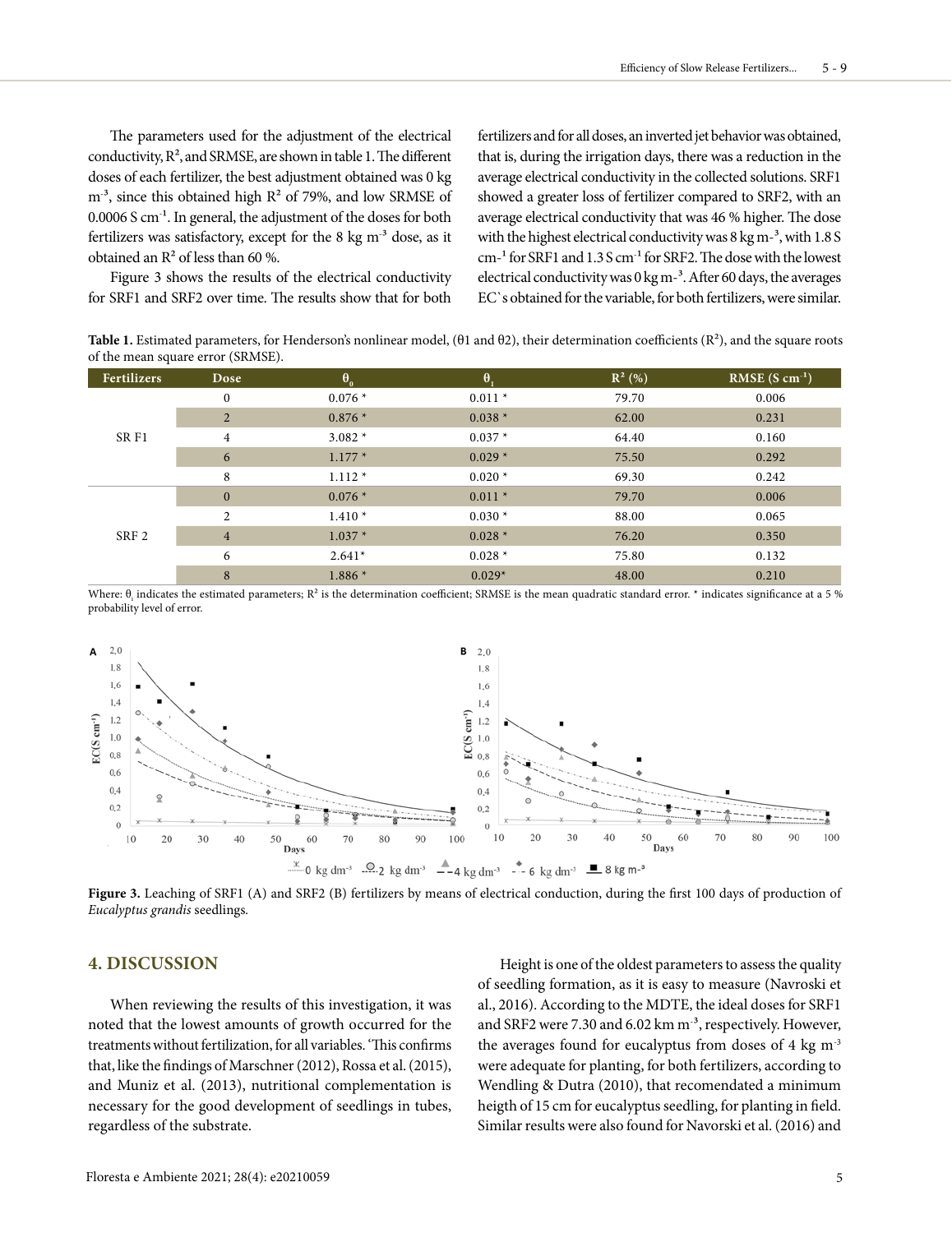Rossa et al. (2015), for *Eucalyptus* sp. seedlings, using SRF2 and SRF coated with Poligen elastic polymer, respectively, which may indicate, that the dose of  $4 \text{ kg m}^{-3}$  of SRF is suitable for fertilization of eucalyptus seedlings.

Leaf area is one of the most important variables for plant growth, since it is related to the photosynthetic area (Mendes et al., 2013), and this may explain why the SRF2 seedlings had greater growth as this fertilizer had a higher N percentage. Furthermore, N is linked to the synthesis of chlorophyll and the energy system, thus enabling the formation of proteins and the growth of the leaf area (Santos et al. 2019; Dechen; Nachtigall, 2007).

It was noted that the increases in H, LA, RDM, SRDM, TDM, and DQI with the SRF1 were lower than the increases with the SRF2. This is related to the lower N content (10 %) in the SRF1 formulation, when compared to the N content (15 %) of the SRF2. Navroski et al. (2016) previously found that specific doses of SRF2 (16:06:10) with *Eucalyptus dunnii* were found to result in a higher LA, when compared to the two other fertilizers studied, with an MDTE of 5.60 kg  $m^3$ , corresponding to 103.4 cm², which may be related to the higher percentage of N (16 %) in the fertilizer. The lower N contents in SRF1 and SRF2, may be responsible for the lower values for the other measured variables, such as dry mass, which according to Pinto et al. (2011) is directly related to the leaf area, and is an important and fundamental criterion for the vigor of forest species.

The shoot dry mass is directly related to LA, photosynthetic activity, and carbon allocation to different parts of the plant (Navroski et al., 2016). It is inferred that seedlings with a higher SDM value have a greater capacity to adapt in the field, as they obtain a higher percentage of their essential energy reserves to supply vital needs (Freitas et al., 2012, Reis, 2021). Thus, the ideal doses for the plants to reach the maximum SDM for both fertilizers was determined to be 8.00 kg m<sup>-3</sup>, respectively, which was close to the value identified by Mendonça et al. (2008), who obtained an MDTE close to 9 kg m- ³ for SDM, for *Tamarindus indica*.

According to Rossa et al. (2015), the use of slow release fertilizers occasionally resulted in greater SDM, SRDM, and TDM, for *Eucalyptus grandis* seedlings, given the same or lower doses, when compared to the use of formulated, immediate release, and substrate fertilizers. This may be related to the characteristic of gradual release of nutrients, which causes greater recovery of fertilizer by plants, and consequently greater accumulation of biomass and growth (Raymond, Fox & Strahm, 2016).

The DQI is considered a good indicator of seedling quality, because the robustness index (H/SD) and balance of biomass distribution (SDM/RSDM), that are used for

its calculation (Smiderli et al., 2018, Gonzaga et al., 2016, Eloy et al., 2013), involve several important morphological characteristics used for quality assessment. The authors also emphasize that the higher the DQI, the better the quality of the seedling produced. In this investigation the MDTE was found to be 8.26 kg m<sup>-3</sup> for SRF1 and 7.81 kg m<sup>-3</sup> for SRF2. The results of this study were superior to those presented by Rossa et al. (2015), who found a maximum DQI of 0.10 with a dose of 8 kg  $m<sup>3</sup>$ , when using the different dosages of SRF2 with the seedlings of *Eucalyptus grandis.*

The minimum recommended stem diameter for planting in the field, according to Wendling & Dutra (2010), was 2 mm. Accordingly, the four tested doses (2, 4, 6, and 8 kg m-3), thus showed appropriate growth. However, Baldin et al. (2015), points out that the larger the stem diameter collected, the greater the survivability and emission of new roots by the seedlings in the field. Thus, the MDTE indicated for this variable was 6.67 kg m<sup>.3</sup>.

The robustness indices (H/SD) of the seedlings were not in accordance with those of Araújo et al. (2018), who determined that the ideal index should be between 5.4 and 8.1. However, it is noted that this range may not be suitable for the genus Eucalyptus sp., since the seedlings showed vigor in the evaluation and were suitable for planting. Simões et al. (2012) and Kratz & Wedling (2016) also observed an H/SD ratio outside the indicated range, between 9.39 and 12.13, and a value of 14.04, for seedlings of *Eucalyptus camaldulensis*, respectively.

In general, the variables showed positive quadratic growth when the doses of SRF1 and SRF2 were increased. Similar behaviors for the same variables described above were observed in the seedlings of *Anadenanthera colubrina* (Brondani et al., 2008) and *Eucalyptus grandis* (Rossa et al., 2015), with different doses of maximum technical efficiency, ranging from 1.6 at 2.7 g dm<sup>-3</sup> and 9.1 at 11.8 g dm<sup>-3</sup>, respectively.

The electrical conductivity of the SRFs appeared to have inverted jet behavior, that is, the leaching of the fertilizer was greater in the first days of the seedling production cycle, and then reduced over time. This result was like the leaching of nutrients from the slow-release fertilizers, found by Xiaoyu et al. (2013), and Gwenzi et al. (2018). However, this behavior contradicts the SRF release pattern described by Trekel (2010), who reporting that the release occurs in phases, the first being of lesser release (phase 1), followed by a faster release phase (phase 2), and subsequently a total release of nutrients (phase 3).

Gwenzi et al. (2018), despite having found an inverted jet behavior, found that the observed points of the leaching of the nutrients showed peaks over time, which is in accordance with out results, of up to 50 days, mainly for the higher doses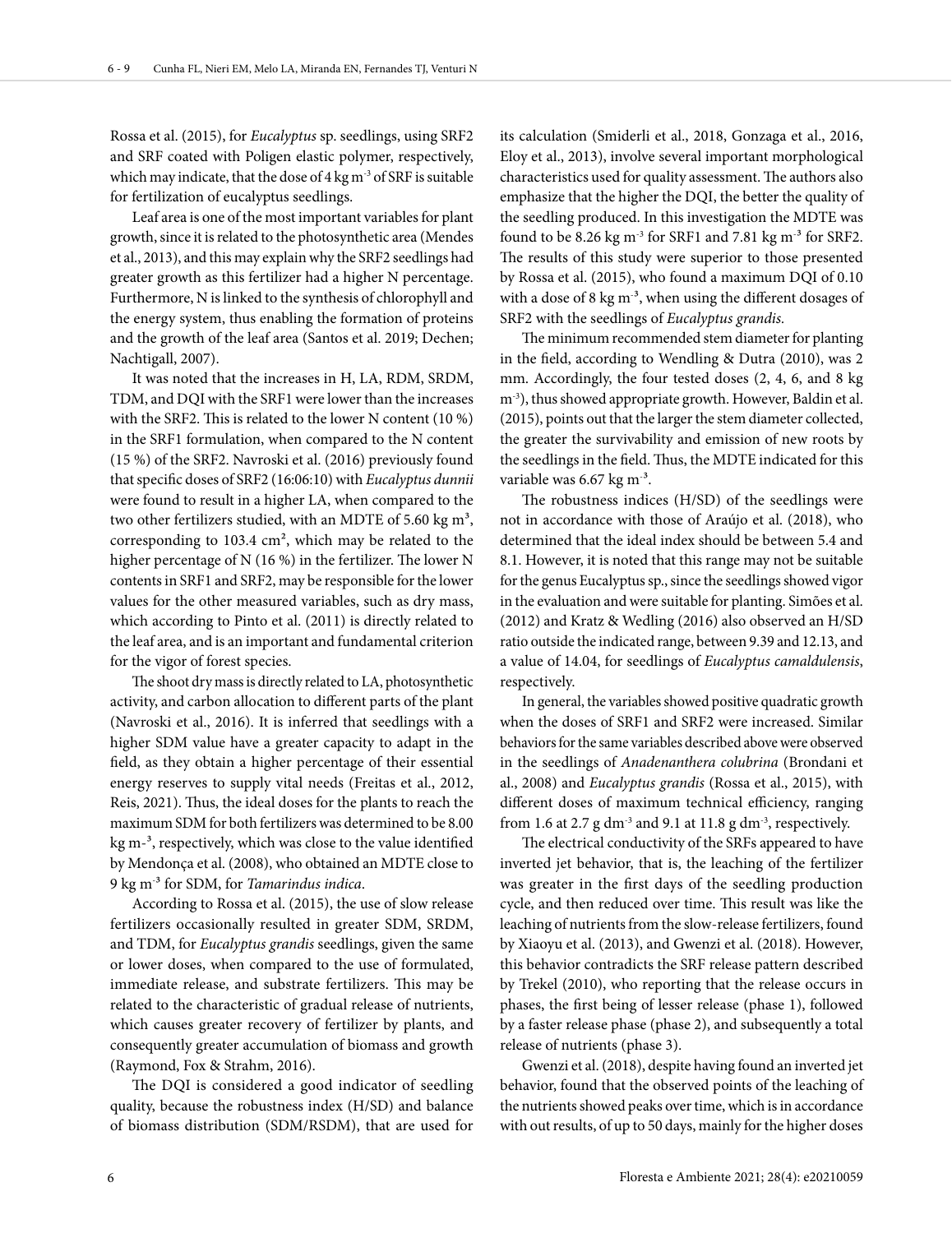$(6 \text{ and } 8 \text{ kg m}^3)$ , which may correspond to the nutrient release behavior described by Trekel (2010), in phase 2; that is, there are points of greater and faster release of nutrients.

The most growth was found for the eucalyptus seedlings fertilized with SRF2. This was related to the nutrient release and leaching pattern, since all doses of SRF1 in the first days of seedling production showed higher electrical conductivity, that was approximately 46 % higher than that of SRF2. This is not desired, as in this period, according to Oliveira et al. (2012), plants do not yet have a root system developed to absorb nutrients, thus it will result in nutrient losses to the environment through leaching, and reduces seedling growth potential.

The different efficiencies and formulations of the SRF found on the market, emphasizes the need for investigations such as this, to identify the appropriate doses, for the best development of plants. According to Da Ros et al. (2017), adequate attention to the requirements for fertilization are necessary, especially during this era of best nursery management practices, environmental sustainability, and when the loss of nutrients to the environment by the substrate should be avoided. According to the MDTE, the appropriate average doses of SRF1 and SRF2 were 7.71 kg  $m<sup>3</sup>$  and 8.00 kg  $m<sup>3</sup>$ , respectively. However, it is recommended to use 4 kg m<sup>-3</sup>, since this dose provides seedlings with adequate growth for planting in the field but avoids the use of high doses that can increase the cost of seedling production, in addition to increasing the loss of nutrients to the environment via leaching.

Thus, it was observed that both fertilizers meet the minimum requirements for the growth and quality of seedling production for eucalyptus. However, the use of SRF2 provided greater growth and better-quality seedlings, which can improve their rates of survival and development in the field. The increased growth of the seedlings fertilized with SRF2, may be related to a reduced leaching of the nutrients by the substrate, and its higher nitrogen content.

The loss of nutrients in the percolated water from the tubes (leaching) is a parameter of seedling production that has not previously been widely investigated (Da Ros et al., 2017). However, our results indicate that it is a crucial parameter that needs to be considered when nurseries design fertilizer schedules. The choice of the appropriate fertilizer to use, based on the highest cost benefit, will depend on the established plan, the time of seedling production, the quality of seedling formation, and the cost to purchase each fertilizer.

# **5. CONCLUSIONS**

The both fertilizers tested, are efficient for the production of *Eucalyptus grandis* seedlings at doses of 4.00 kg m- ³. However the SRF2 use resulted in greater growth of the seedlings, when compared to SRF1.

The SRF1 had the greatest loss of nutrients by leaching to the environment and the greatest leaching of nutrients was detected with doses of 8 kg  $\text{m}^3$ .

# **SUBMISSION STATUS**

Received: 27 Jul. 2021 Accepted: 30 Sep. 2021 Associate editor: Marcos Gervásio Pereira

# **CORRESPONDENCE TO**

#### **Fernanda Leite Cunha**

Universidade Federal de Lavras, Departamento de Ciências Florestais – Silvicultura, CEP 37200-900, Lavras, MG, Brasil. e-mail: fernandaleitecunha@gmail.com

# **AUTHORS' CONTRIBUTIONS**

Fernanda Leite Cunha: Conceptualization (Equal); Data curation (Equal); Formal analysis (Lead); Investigation (Lead); Methodology (Equal); Project administration (Lead).

Erick Martins Nieri: Investigation (Equal); Methodology (Equal); Writing-review & editing (Equal).

Lucas Amaral de Melo:Supervision (Equal); Writing-review & editing (Equal).

Evandro Nunes Miranda: Data curation (Supporting); Software (Equal); Validation (Supporting).

Tales Jesus Fernandes: Data curation (Supporting); Validation (Supporting).

Nelson Venturin: Resources (Supporting); Supervision (Lead).

# **REFERENCES**

Alvares CA. et al. Köppen'sclimateclassificationmap for Brazil. Meteorologische. Zeitschrift, Stuttgart. v. 22, n. 6, p. 711-728, dez. 2013.

Araújo MM, Navrosku MC, Schorn, LA. Produção de sementes e mudas - Um enfoque à silvicultura. 1 ed. Editora UFSM: Universidade Federal de Santa Maria; 2018.

Baldin T, Conte B, Denardi, L, Moraes R, Witt C. Crescimento de mudas de angico-vermelho em diferentes volumes de substratos. Pesquisa Florestal Brasileira, 2015, 35, 31-37.

Brondani GE et al. Fertilização de liberação controlada no crescimento inicial de angico-branco. Scientia Agraria, 2008, 9, 167-176.

Brachtvogel EL, Malavasi, U C. Volume do recipiente, adubação e sua forma de mistura ao substrato no crescimento inicial de *Peltophorum dubium* (sprengel) taubert em viveiro. Revista Árvore 2012, 34(2), 223-232.

Chawakitchareon, PR, Anuwattana, J. Production of slow release fertilizer from waste materials. Advanced Materials Springer International Publishing 2016, 83(4), 534–540.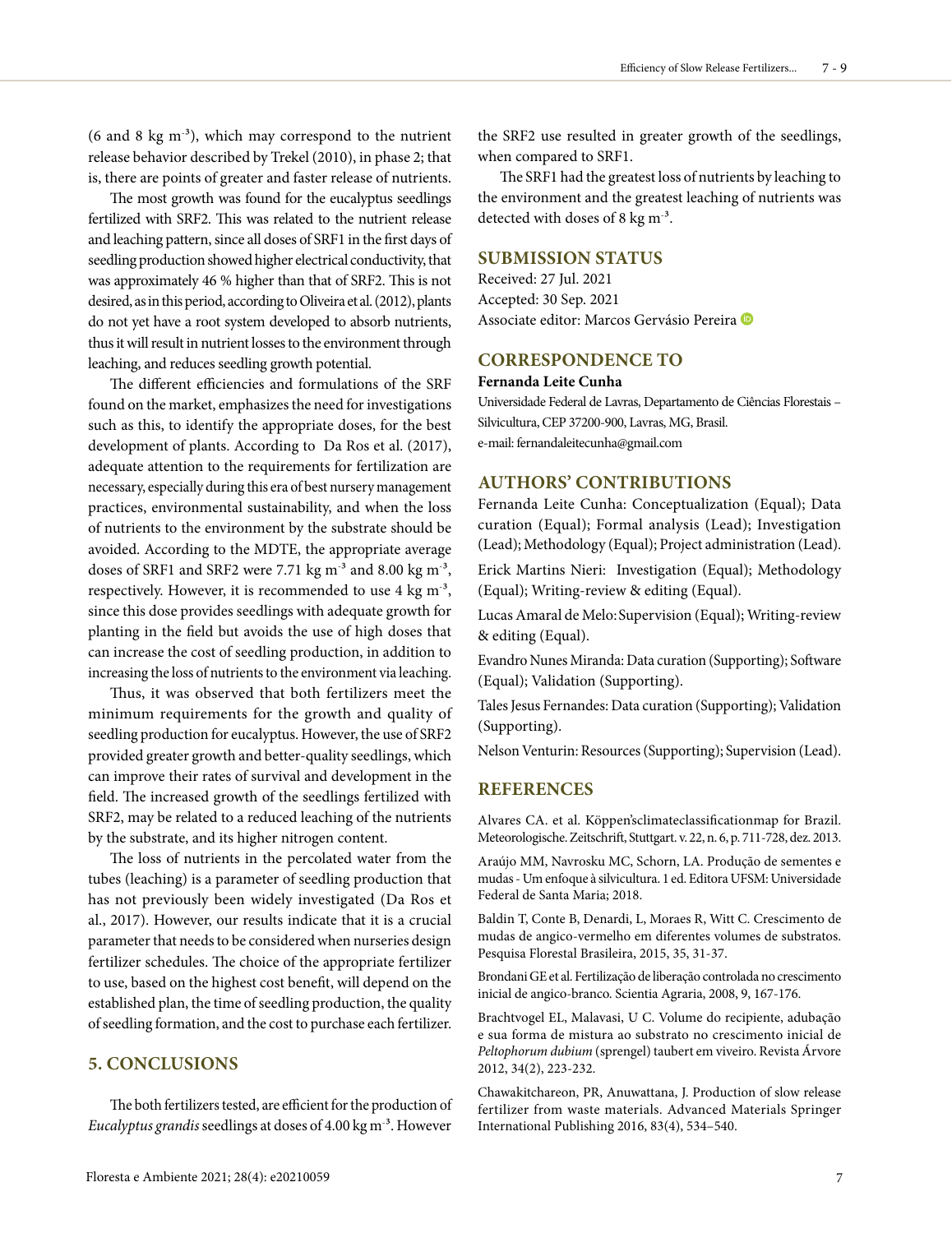Chen SL,Yang M, Ba C, Yu SS, Jiang YF, Zou HT, Zhang YL. Preparation and characterization of slow-release fertilizer encapsulated by biochar-based waterborne copolymers. Science of the Total Environment 2018, 615, 431- 437.

Davide AC, Melo LA, Teixeira LAF, Prado NJS, Fiorine RA, Carvalho RP. Fatores que afetam a qualidade de mudas destnadas aos projetos de restauração de ecossistemas florestais. In: DAVIDE, A. C.; BOTELHO, S. A. Fundamentos e métodos de restauração de ecossistemas florestais. 1ed, Lavras: Editora UFLA, 2015.

Da Ros CO, Silvestrin TB, Somavilla L, Silva RF, Silva VR. Perdas de Nutrientes por Lixiviação na Produção de Mudas de Cedro Australiano. Floram 2017, 24.

Dinalli RP, Castilho RMM, Gazola RN. Utilização de adubos de liberação lenta na produção de mudas de *Vigna radiata* L. Revista Cienífica Eletrônica de Agronomia 2012, 21, 10-15.

Dickson A, Leaf A, Hosner JF. Quality appraisal of white spruce and white pine seedling stock in nurseries. Forestry Chronicle 1960, 36, 10- 13.

Dechen AR, Nachtigall GR. Elementos requeridos à nutrição de plantas. In: Novais, R. F. et al. Fertilidade do solo. Viçosa: Sociedade Brasileira de Ciência do Solo 2007.

Ferreira DF. Sisvar: guide for its bootstrap procedures in multiple comparisons. Ciência e Agrotecnologia 2014, 38(2) 109-112.

Eloy E, Caron BO, Schmidt D, Behling, A, SCHWERS L, ELLI EF. Avaliação da qualidade de mudas *de Eucalyptus grandis* utilizando parâmetros morfológicos. Floresta (UFPR. Impresso), 2013, 43, 373-384.

Freitas, GA, Vaz de Melo A, PEREIRA, MAB, ANDRADE C AO, LUCENA GN, SILVA RR. Influência do sombreamento na qualidade de mudas de Sclerolobium paniculatum Vogel para recuperação de área degradada. Journal of Biotechnology and Biodiversity 2012, 3(3), 5-12.

Gonzaga LM, Silva SSS, Campos AS, Ferreira RP, Campos ANR, Cunha ACM. Recipientes e substratos para a produção de mudas de jatobá (*Hymenaea courbaril* L.). Revista Brasileira de Agropecuária Sustentável, 2016, 6(1), 64-73.

Gwenzi W, Nyambishi TJ, Chaukura N, Mapope N. Synthesis and nutrient release patterns of a biochar-based N–P–K slow-release fertilizer. Int. J. Environ. Sci. Technol. 2018, 15, 405-414.

Henderson, SM, Pabis S, Grain drying theory I: temperature effect on drying coefficient. Journal of Agricultural Engineering Research 1961, 6(3), 169-174.

Jadoski SO, Lopes EC, Maggi MF, Suchoronczek A, Saito LR, Denega S. Método de determinação da área foliar da cultivar de batata Ágata a partir de dimensões lineares. Ciências Agrárias. 2012, 33, 2545-2554.

Kratz D, Wendling I. Crescimento de mudas de *Eucalyptus camaldulensis* em substratos à base de casca de arroz carbonizada. Revista Ceres 2016, 63, 348-354.

Marschner, H. Mineral nutrition of higher plants. 3rd ed. London: Academic, 2012.

Mendes HSJ, Figueiredo PN, Scarpinatti, EA, Cesar PR. Respostas fisiológicas de genótipos de *Eucalyptus grandis* x *E. urophylla* à disponibilidade hídrica e adubação potássica. Cerne. 2013, 19, 603-611.

Mendonça V, Arruda NAA, Souza HÁ, Teixeira GA, Hafle OM, Ramos JD. Diferentes ambientes e osmocote na produção de mudas de tamarindeiro (*Tamarindus indica*). Ciência e Agrotecnologia 2008, 32, 391-397.

Muniz CO, Lôbo, LM, Fernandes FPR, Ferreira, EM, Brasil, EPF. Efeito de diferentes adubos NPK no processo de produção de mudas de eucalipto. Enciclopédia Biosfera, Centro Científico Conhecer, Goiânia, 2013, 9(17), 1162.

Navroski MC. et al. Efeito do volume do tubete e doses de fertilizantes no crescimento inicial de mudas de *Eucalyptus dunnii* Maiden. Agrarian 2016, 9, 26-33.

Oliveira AS, Neto AJS, Ribeiro A, Rascon NJL, Rody YP, Almeida AQ. Determinação do tempo térmico para o desenvolvimento de mudas de eucalipto na fase de enraizamento. Revista Brasileira de Engenharia Agrícola e Ambiental 2012, 16(11), 1223–1228.

Pinto SIC et al. Eficiência nutricional de clones de eucalipto na fase de mudas cultivados em solução nutritiva. Revista Brasileira de Ciência do Solo 2011, 35, 523-533.

Raymond JE, Fox, TR, Strahm, BD. Understanding the Fate of Applied Nitrogen in Pine Plantations of the Southeastern United States Using 15N Enriched Fertilizers. Forests. 2016, 7(12), 270

Reis AA. Substratos Orgânicos para produção de mudas de ubaia (*Eugenia patrisii* Vahl.) [Dissertação]. Jaboticabal Universidade Estadual Paulista –UNESP,2021.

Rossa UB, Camargo AA, Bognola IA, Westphalen DJ Milani JE. Fertilizante de liberação lenta no desenvolvimento de mudas de *Eucalyptus grandis*. Floresta 2015, 45, 85-97.

Rossa UB, Angeo AC, Nogueira, AC, Reissmann, CB, Grossi F, Ramos, M. R. Fertilizante de liberação lenta no crescimento de mudas de *Araucaria angustifolia* e *Ocotea odorifera*. Floresta 2011, 41(3), 491-500 2011.

Santos MERS, Bráulio MLS, Rocha GO, Freitas CAS, Silveira MCT, Souza DOC. Estrutura do dossel e características de perfilhos em pastos de capim-piatã manejados com doses de nitrogênio e períodos de diferimento variáveis. Zootecnia, ciência animal brasileira, 2017, 18, 1-13.

Silva, PHM, Poggiani F, Silva A A, Prada Neto I, Paula RC. Mortalidade, crescimento e solução do solo em eucalipto com aplicação de fertilizante de liberação lenta. Cerne, 2015, 21, 473-481.

Serrano, L. A. L.; Cattaneo, L. F.; Ferreguetti, G. A. Adubo de liberação lenta na produção de mudas de mamoeiro. Revista Brasileira de Fruticultura 2010, 32(3), 874-883.

Simão, L. A. Fertilizantes de liberação controlada no crescimento e desenvolvimento do mamoeiro 'THB [Dissertação] São Mateus: Universidade Federal do Espirito Santo, 2017.

Simões D, Silva RBG, Silva MR. Composição do substrato sobre o desenvolvimento, qualidade e custo de produção de mudas de *Eucalyptus grandis* Hill ex Maiden × *Eucalyptus urophylla* S. T. Blake. Ciência Florestal 2012, 22, 91-100.

Smiderle OJ, Souza AG, Chagas EA, Alves MS, Fagundes PRO. parâmetros de crescimento e curva de absorção de nutrientes de mudas de mogno africano com e sem solução nutritiva. 2018, Revista Brasileira de Agropecuária Sustentável, 8(4), 83-91

Steel RGD, Torrie JH. Principles and procedures of statistics. 2. ed. New York: McGraw-Hill, 1980.